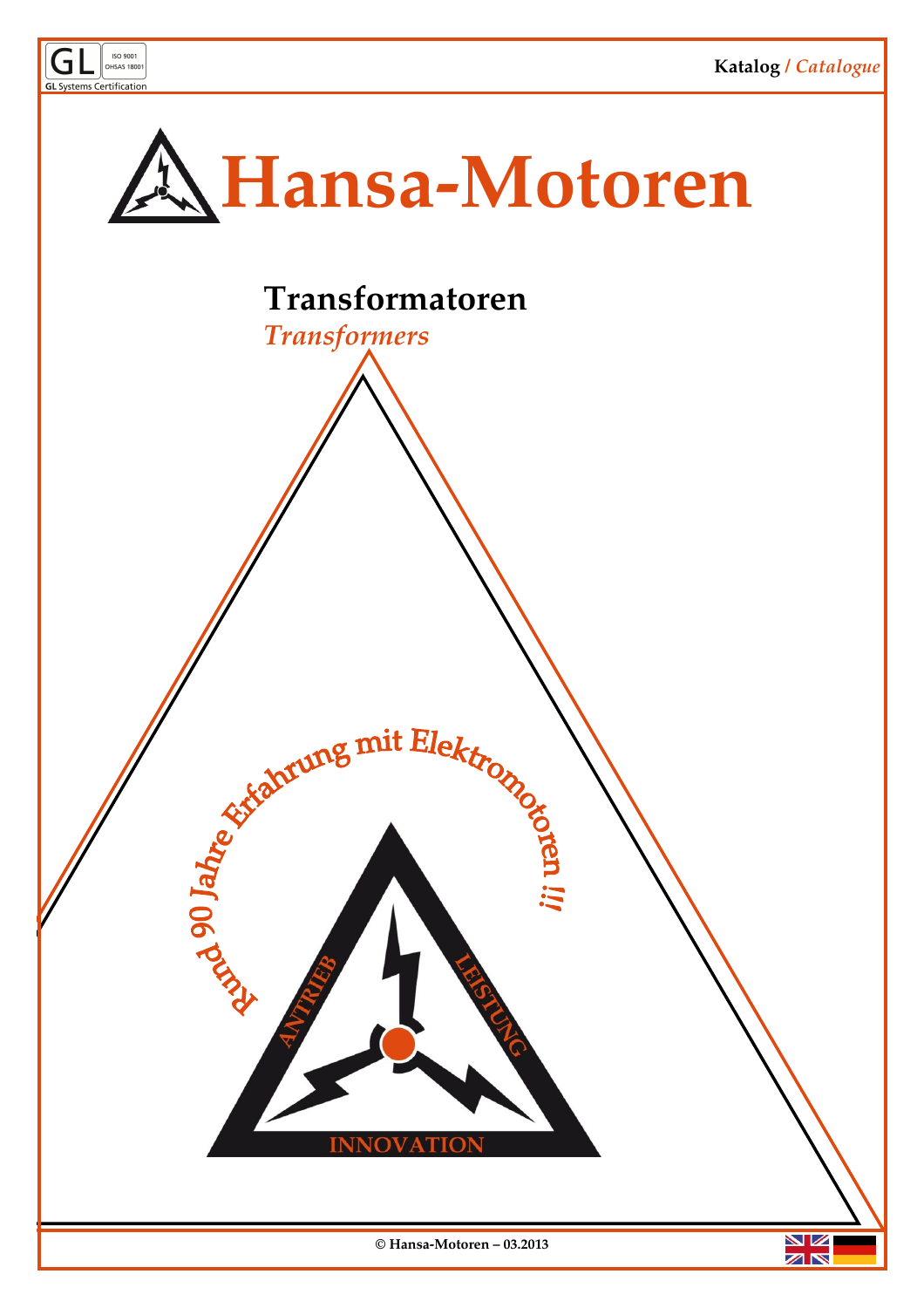## **Inhalt /** *Topic* **Seite /** *Page*

| Grundlagen / <i>Basics</i>                     |     |
|------------------------------------------------|-----|
| Oltransformator / Oil transformer              | 03. |
| Gießharztransformator / Cast resin transformer | 07  |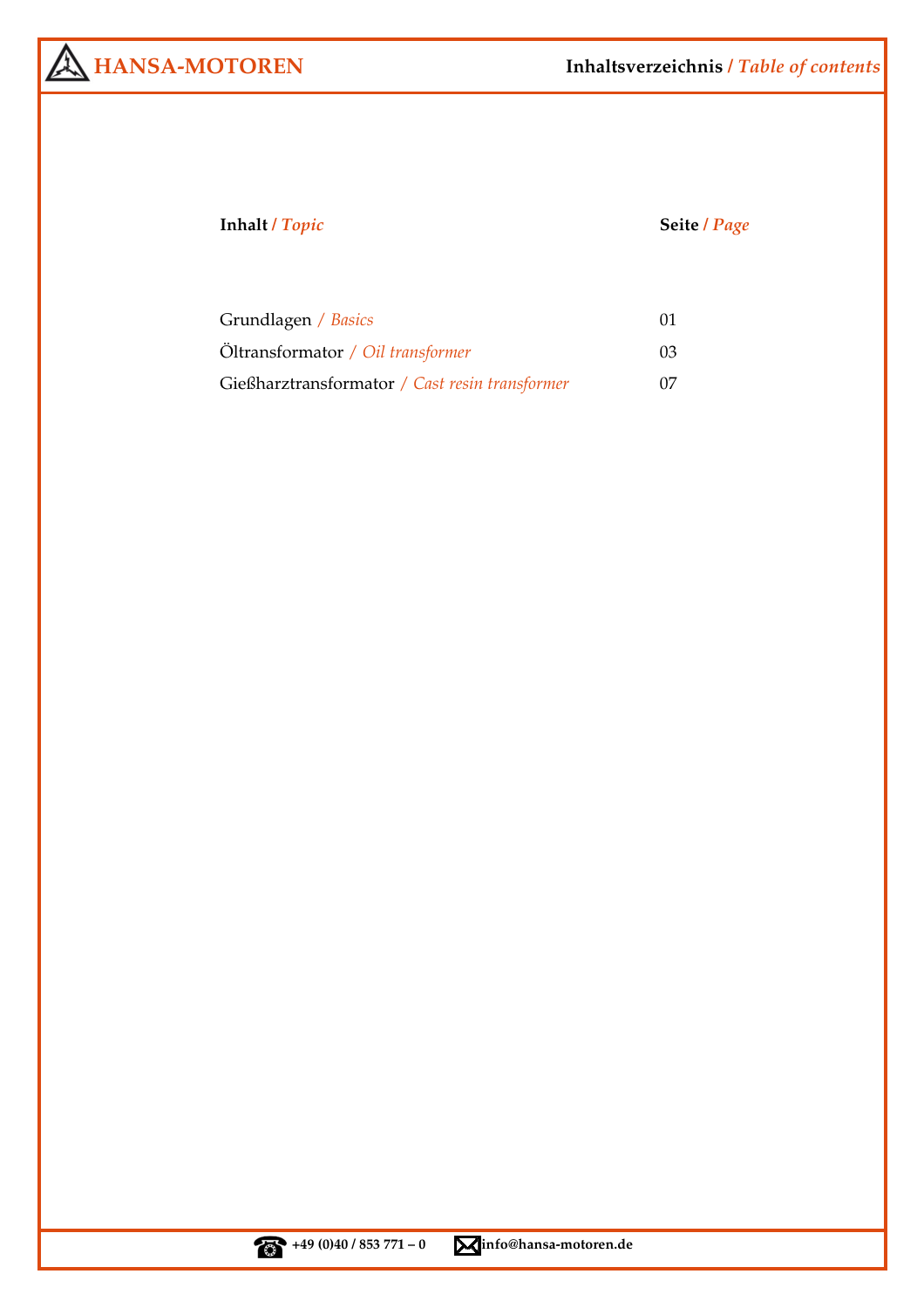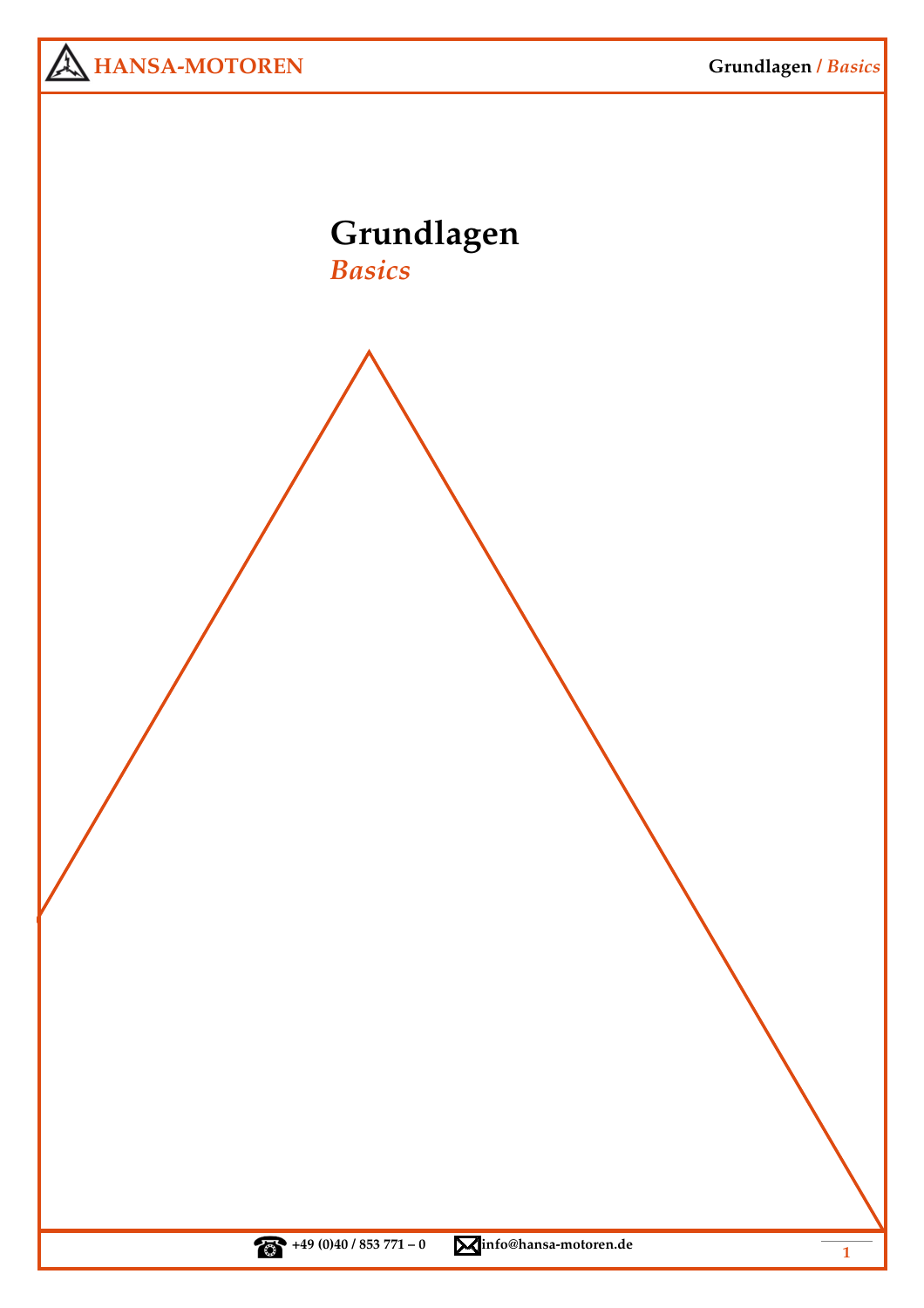# **HANSA-MOTOREN**

### **Grundlagen /** *Basics*

### **Normen /** *Norm*

Die Öl-Transformatoren entsprechen folgenden Normen :

CEI EN 60076-1 (IEC 60076-1), IEC 50464-1 (Klassifizierung CEI : CEI 14-34) CEI 14-13, HD 428.1 S1

Die Gießharz-Transformatoren entsprechen folgenden Normen :

CEI EN 60076-1, CEI EN 60076-11, HD 538.1 S1

*The oil transformers comply with the following standards :* 

*CEI EN 60076-1 (IEC 60076-1), IEC 50464-1 (Klassifizierung CEI : CEI 14-34) CEI 14-13, HD 428.1 S1* 

*The cast resin transformers comply with the following standards :* 

*CEI EN 60076-1, CEI EN 60076-11, HD 538.1 S1* 

### **Allgemeine Eigenschaften /** *General feature*

| Primärspannung:   | bis   | $22.8$ kV $\pm$ 2 $*$ 2.5% |
|-------------------|-------|----------------------------|
| Primary voltage : | up to | $22.8$ kV $\pm$ 2 $*$ 2.5% |

Sekundärspannung : 400 V + Neutral *Secondary voltage : 400 V + neutral*

Schaltgruppe :  $DYN11-5-7-1$ *Vector group :: D Y N 11 – 5 – 7 – 1*

Frequenz : 50 Hz *Frequency : 50 Hz*

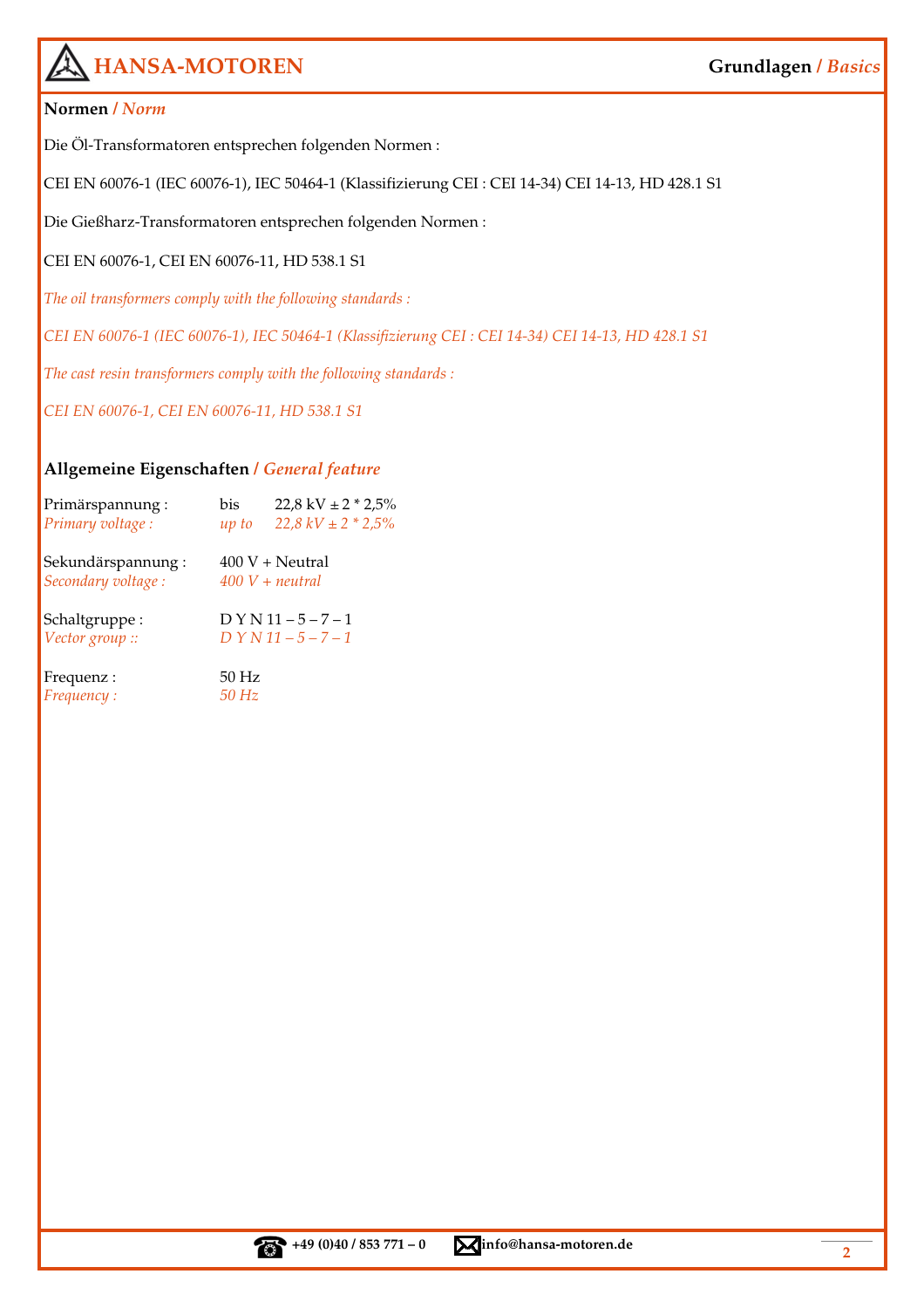**Öltransformator /** *Oil transformer*



# **Öltransformator**  *Oil transformer*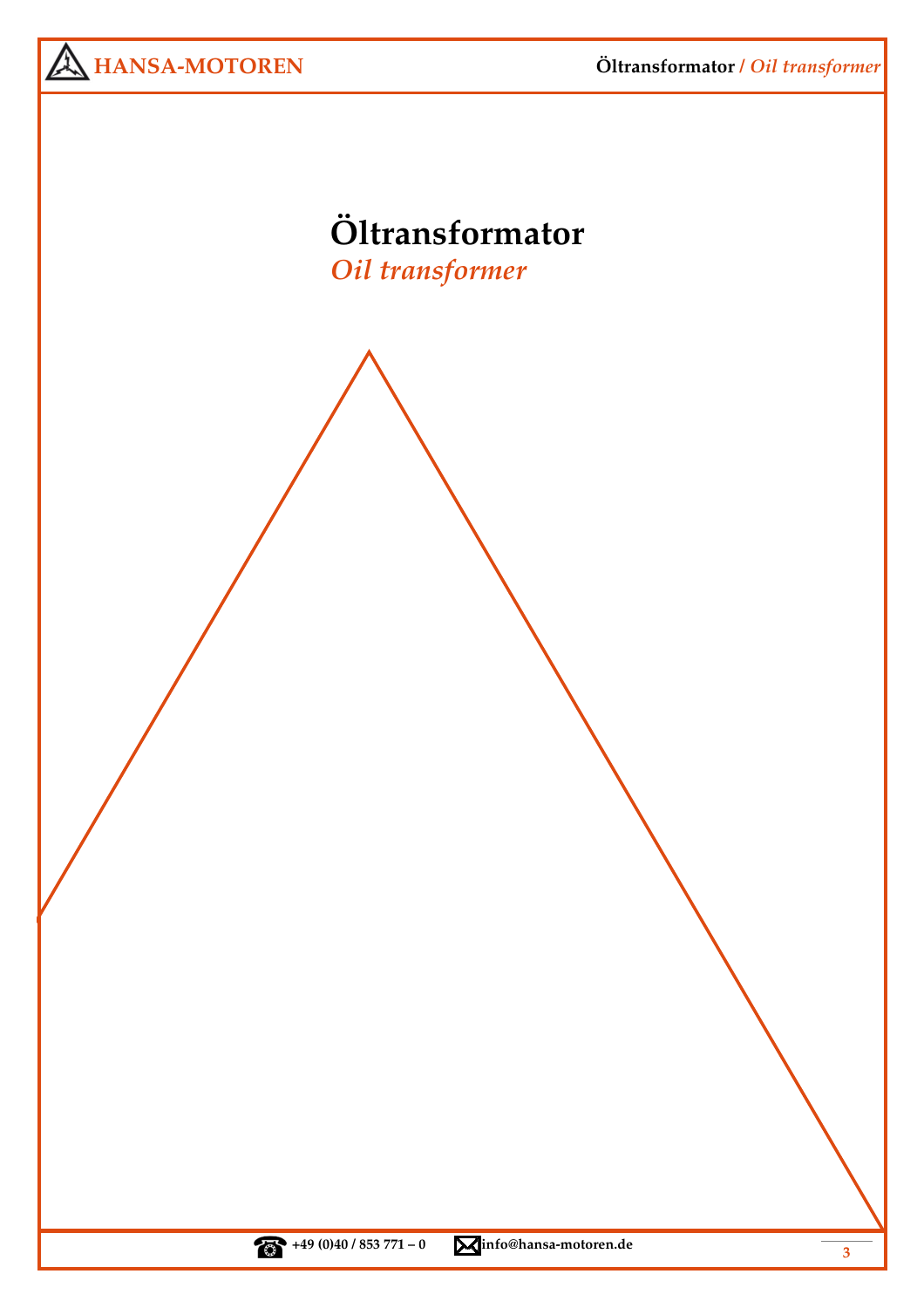**HANSA-MOTOREN** 

### **Standardverluste /** *Standard losses*

|             | Leistung   | Kurzschluss-<br>spannung    | Leerlauf-<br>strom | Leerlaufverluste      | Verluste (75°C)        | Ölgewicht     | Gesamtgewicht |
|-------------|------------|-----------------------------|--------------------|-----------------------|------------------------|---------------|---------------|
| <b>Type</b> | Power      | <b>Impedance</b><br>voltage | No-load<br>current | <b>No-load</b> losses | Losses $(75^{\circ}C)$ | Oil weight    | Total weight  |
| HMTO        | <b>kVA</b> | $V_{c/c}$ (%)               | $I_0$ (%)          | $P_0$ (W)             | $P_{c/c}$ (W)          | $\mathbf{kg}$ | $\mathbf{kg}$ |
| 50S         | 50         | $\overline{4}$              | 0,5                | 200                   | 1.400                  | 70            | 350           |
| 100S        | 100        | $\overline{4}$              | 0,5                | 320                   | 2.400                  | 100           | 500           |
| <b>160S</b> | 160        | $\overline{4}$              | 0,5                | 450                   | 3.500                  | 140           | 650           |
| <b>200S</b> | 200        | $\overline{4}$              | 0,5                | 450                   | 4.400                  | 145           | 700           |
| 250S        | 250        | $\overline{4}$              | 0,5                | 650                   | 4.700                  | 200           | 900           |
| 315S        | 315        | $\overline{4}$              | 0,5                | 700                   | 5.650                  | 230           | 1.000         |
| 400S        | 400        | $\overline{4}$              | 0,5                | 800                   | 7.200                  | 250           | 1.150         |
| 500S        | 500        | $\overline{4}$              | 0.6                | 950                   | 8.000                  | 310           | 1.450         |
| 630S        | 630        | $\overline{4}$              | 0.6                | 1.150                 | 10.800                 | 410           | 1.850         |
| 630S        | 630        | 6                           | 0,8                | 1.150                 | 10.800                 | 420           | 1.800         |
| <b>800S</b> | 800        | 6                           | 0,8                | 1.300                 | 12.800                 | 460           | 2.000         |
| 1000S       | 1.000      | 6                           | 0,8                | 1.500                 | 14.500                 | 550           | 2.400         |
| 1250S       | 1.250      | 6                           | 0,8                | 1.900                 | 17.200                 | 620           | 2.750         |
| 1600S       | 1.600      | 6                           | 0,8                | 2.200                 | 19.500                 | 730           | 3.200         |
| 2000S       | 2.000      | 6                           | 0,8                | 2.500                 | 28.500                 | 880           | 3.900         |
| 2500S       | 2.500      | 6                           | 0,8                | 3.150                 | 30.000                 | 1.000         | 4.600         |

### **Normalverluste /** *Normal losses*

|             | Leistung   | Kurzschluss-<br>spannung    | Leerlauf-<br>strom | Leerlaufverluste      | Verluste (75°C)        | Ölgewicht  | Gesamtgewicht |
|-------------|------------|-----------------------------|--------------------|-----------------------|------------------------|------------|---------------|
| <b>Type</b> | Power      | <b>Impedance</b><br>voltage | No-load<br>current | <b>No-load losses</b> | Losses $(75^{\circ}C)$ | Oil weight | Total weight  |
| HMTO        | <b>kVA</b> | $V_{c/c}$ (%)               | $I_0$ (%)          | $P_0$ (W)             | $P_{c/c}$ (W)          | kg         | $\mathbf{kg}$ |
| 50N         | 50         | 4                           | 0,5                | 180                   | 1.100                  | 90         | 370           |
| 100N        | 100        | $\overline{4}$              | 0,5                | 320                   | 1.750                  | 140        | 550           |
| 160N        | 160        | 4                           | 0,5                | 450                   | 2.350                  | 180        | 740           |
| 200N        | 200        | 4                           | 0,5                | 550                   | 2.850                  | 200        | 800           |
| 250N        | 250        | 4                           | 0,5                | 650                   | 3.250                  | 250        | 1.000         |
| 315N        | 315        | 4                           | 0,5                | 750                   | 3.800                  | 270        | 1.150         |
| 400N        | 400        | $\overline{4}$              | 0,5                | 900                   | 4.500                  | 320        | 1.350         |
| 500N        | 500        | $\overline{4}$              | 0,5                | 1.100                 | 5.450                  | 350        | 1.550         |
| 630N        | 630        | $\overline{4}$              | 1,0                | 1.300                 | 6.500                  | 480        | 1.900         |
| 630N        | 630        | 6                           | 1,0                | 1.200                 | 6.500                  | 470        | 1.850         |
| 800N        | 800        | 6                           | 1,0                | 1.400                 | 8.200                  | 550        | 2.200         |
| 1000N       | 1.000      | 6                           | 1,0                | 1.700                 | 10.500                 | 580        | 2.400         |
| 1250N       | 1.250      | 6                           | 1,0                | 2.100                 | 13.100                 | 680        | 2.900         |
| 1600N       | 1.600      | 6                           | 1,0                | 2.500                 | 17.000                 | 740        | 3.250         |
| 2000N       | 2.000      | 6                           | 1,0                | 3.000                 | 21.000                 | 900        | 4.000         |
| 2500N       | 2.500      | 6                           | 1,0                | 3.500                 | 26.500                 | 1.050      | 4.700         |
| 3150N       | 3.150      | 6                           | 1,0                | 3.900                 | 30.500                 | 1.350      | 5.750         |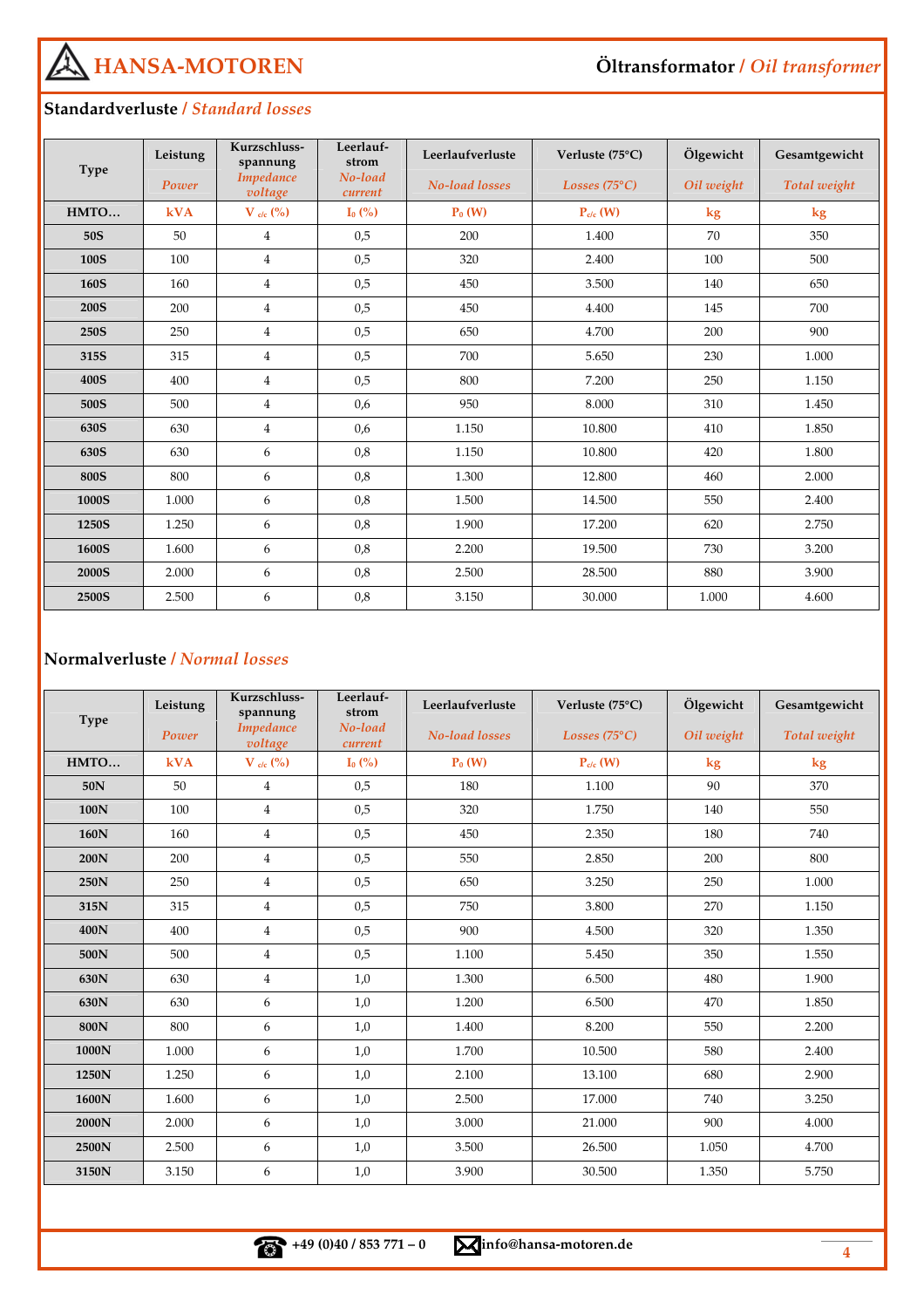

# **Öltransformator /** *Oil transformer*

# **Reduzierte Verluste /** *Reduced losses*

|             | Leistung | Kurzschluss-<br>spannung    | Leerlauf-<br>strom | Leerlaufverluste      | Verluste (75°C)        | Ölgewicht     | Gesamtgewicht |
|-------------|----------|-----------------------------|--------------------|-----------------------|------------------------|---------------|---------------|
| <b>Type</b> | Power    | <b>Impedance</b><br>voltage | No-load<br>current | <b>No-load losses</b> | Losses $(75^{\circ}C)$ | Oil weight    | Total weight  |
| HMTO        | kVA      | $V_{c/c}$ (%)               | $I_0$ (%)          | $P_0$ (W)             | $P_{c/c}$ (W)          | $\mathbf{kg}$ | $\mathbf{kg}$ |
| 50R         | 50       | $\overline{4}$              | 0,2                | 125                   | 875                    | 120           | 430           |
| 100R        | 100      | $\overline{4}$              | 0,2                | 210                   | 1.475                  | 190           | 660           |
| 160R        | 160      | $\overline{4}$              | 0,2                | 300                   | 2.000                  | 240           | 900           |
| 200R        | 200      | $\overline{4}$              | 0,2                | 360                   | 2.400                  | 260           | 1.000         |
| 250R        | 250      | $\overline{4}$              | 0,2                | 425                   | 2.750                  | 310           | 1.150         |
| 315R        | 315      | $\overline{4}$              | 0,2                | 500                   | 3.200                  | 330           | 1.400         |
| 400R        | 400      | $\overline{4}$              | 0,2                | 610                   | 3.650                  | 380           | 1.600         |
| 500R        | 500      | $\overline{4}$              | 0,2                | 720                   | 4.600                  | 430           | 1.900         |
| 630R        | 630      | $\overline{4}$              | 0.5                | 860                   | 5.400                  | 550           | 2.150         |
| 630R        | 630      | 6                           | 0,5                | 800                   | 5.600                  | 550           | 2.150         |
| <b>800R</b> | 800      | 6                           | 0,5                | 930                   | 7.000                  | 580           | 2.450         |
| 1000R       | 1.000    | 6                           | 0,5                | 1.100                 | 9.000                  | 670           | 2.900         |
| 1250R       | 1.250    | 6                           | 0.7                | 1.300                 | 11.000                 | 700           | 3.200         |
| 1600R       | 1.600    | 6                           | 0.7                | 1.700                 | 14.000                 | 770           | 3.500         |
| 2000R       | 2.000    | 6                           | 0,7                | 2.100                 | 18.000                 | 900           | 4.000         |
| 2500R       | 2.500    | 6                           | 0,7                | 2.500                 | 22.000                 | 1.100         | 4.900         |
| 3150R       | 3.150    | 6                           | 0,7                | 3.000                 | 26.000                 | 1.500         | 6.700         |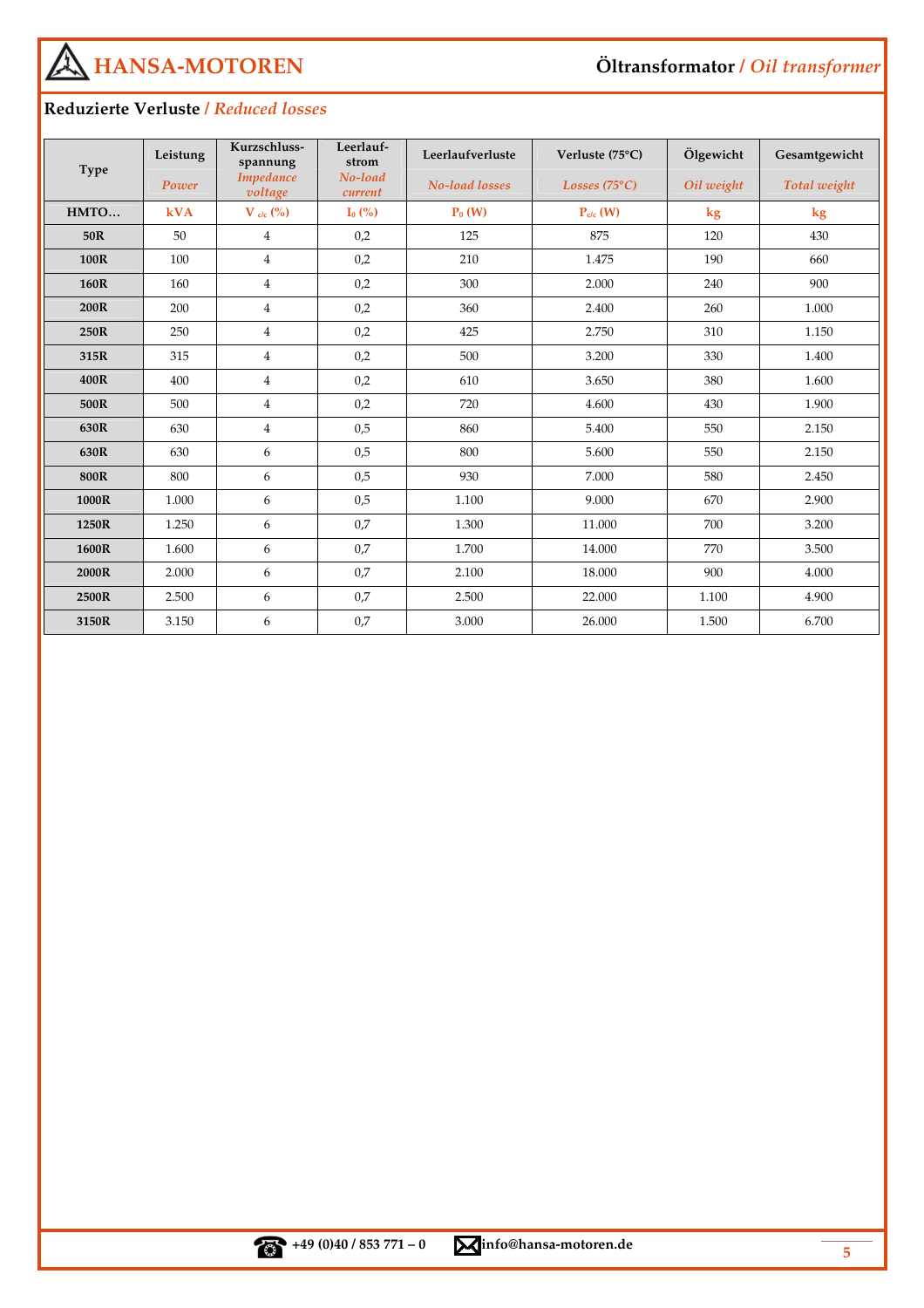

**+49 (0)40 / 853 771 – 0 info@hansa-motoren.de**

**6**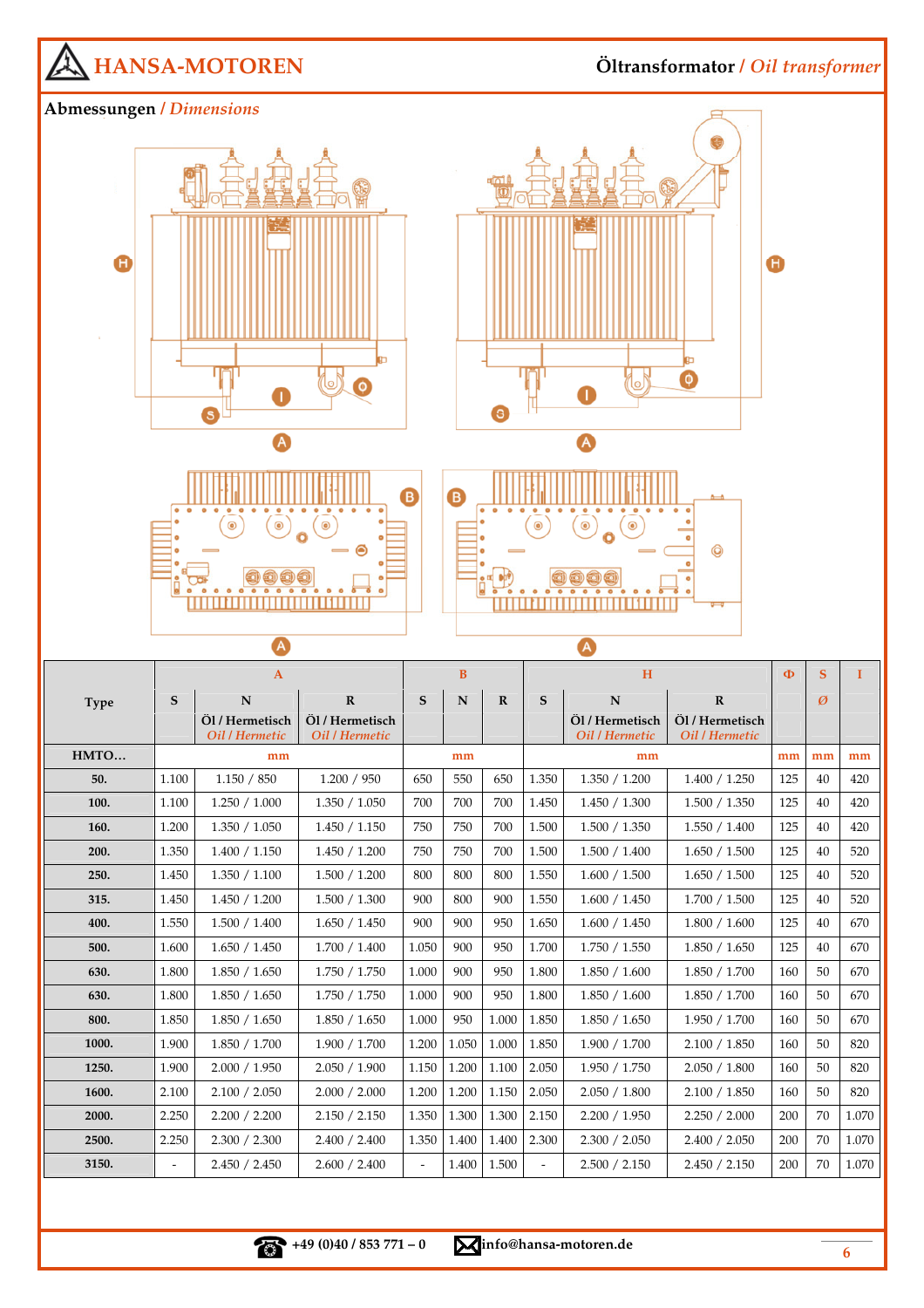**Gießharztransformator /** *Cast resin transformer*



# **Gießharztransformator**

*Cast resin transformer*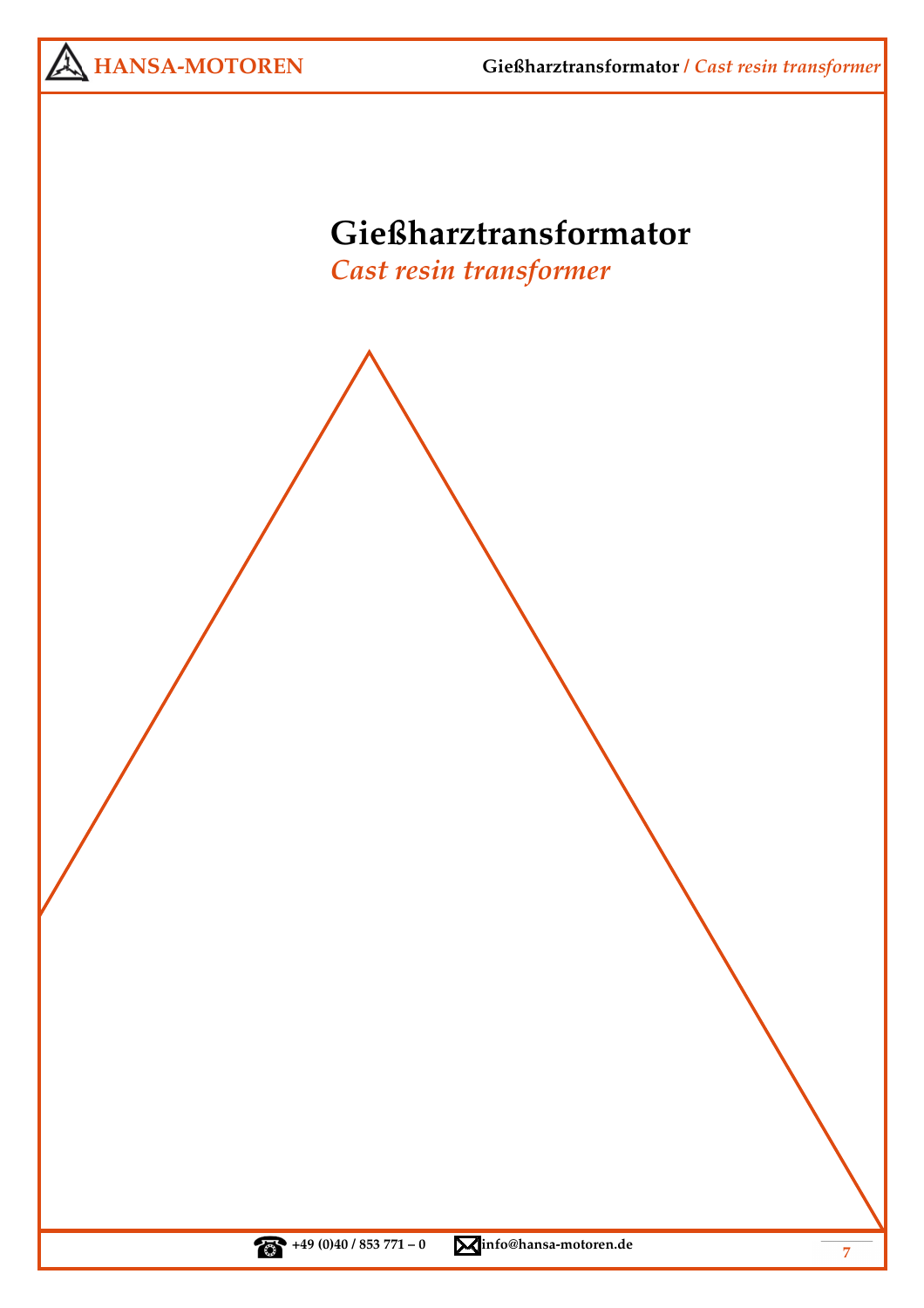**HANSA-MOTOREN** 

### **Normalverluste /** *Normal losses*

|             | Leistung   | Kurzschluss-<br>spannung    | Leerlauf-<br>strom | Leerlaufverluste | Verluste $(75^{\circ}C)$ | Gesamtgewicht |
|-------------|------------|-----------------------------|--------------------|------------------|--------------------------|---------------|
| <b>Type</b> | Power      | <b>Impedance</b><br>voltage | No-load<br>current | No-load losses   | Losses $(75^{\circ}C)$   | Total weight  |
| HMTG        | <b>kVA</b> | $V_{c/c}$ (%)               | $I_0$ (%)          | $P_0(W)$         | $P_{c/c}$ (W)            | $\mathbf{kg}$ |
| 100N        | 100        | 6                           | 1,35               | 460              | 1.700                    | 570           |
| 160N        | 160        | 6                           | 1,00               | 650              | 2.500                    | 730           |
| 200N        | 200        | 6                           | 0,75               | 800              | 3.000                    | 800           |
| 250N        | 250        | 6                           | 0,60               | 850              | 3.300                    | 1.000         |
| 315N        | 315        | 6                           | 0,50               | 990              | 4.100                    | 1.150         |
| 400N        | 400        | 6                           | 0,40               | 1.200            | 4.800                    | 1.350         |
| 500N        | 500        | 6                           | 0,40               | 1.400            | 5.900                    | 1.500         |
| 630N        | 630        | 6                           | 0,35               | 1.650            | 6.900                    | 1.800         |
| 800N        | 800        | 6                           | 0,30               | 2.000            | 8.100                    | 2.100         |
| 1000N       | 1.000      | 6                           | 0,30               | 2.300            | 9.600                    | 2.500         |
| 1250N       | 1.250      | 6                           | 0,30               | 2.700            | 11.600                   | 2.900         |
| 1600N       | 1.600      | 6                           | 0,30               | 3.100            | 14.000                   | 3.400         |
| 2000N       | 2.000      | 6                           | 0,25               | 4.000            | 17.000                   | 4.000         |
| 2500N       | 2.500      | 6                           | 0,25               | 4.800            | 20.000                   | 4.700         |
| 3150N       | 3.150      | 6                           | 0,20               | 5.600            | 23.000                   | 5.700         |

### **Reduzierte Verluste /** *Reduced losses*

|             | Leistung   | Kurzschluss-<br>spannung    | Leerlauf-<br>strom | Leerlaufverluste      | Verluste (75°C)        | Gesamtgewicht |
|-------------|------------|-----------------------------|--------------------|-----------------------|------------------------|---------------|
| <b>Type</b> | Power      | <b>Impedance</b><br>voltage | No-load<br>current | <b>No-load losses</b> | Losses $(75^{\circ}C)$ | Total weight  |
| HMTG        | <b>kVA</b> | $V_{c/c}$ (%)               | $I_0$ (%)          | $P_0(W)$              | $P_{c/c}$ (W)          | kg            |
| 100R        | 100        | 6                           | 1,20               | 360                   | 1.700                  | 700           |
| 160R        | 160        | 6                           | 0,95               | 500                   | 2.500                  | 800           |
| 200R        | 200        | 6                           | 0,75               | 700                   | 2.850                  | 900           |
| 250R        | 250        | 6                           | 0,60               | 750                   | 3.100                  | 1.200         |
| 315R        | 315        | 6                           | 0,50               | 800                   | 3.600                  | 1.350         |
| 400R        | 400        | 6                           | 0,40               | 950                   | 4.200                  | 1.500         |
| 500R        | 500        | 6                           | 0,40               | 1.150                 | 5.400                  | 1.700         |
| 630R        | 630        | 6                           | 0,35               | 1.350                 | 6.500                  | 1.950         |
| 800R        | 800        | 6                           | 0,30               | 1.650                 | 7.900                  | 2.400         |
| 1000R       | 1.000      | 6                           | 0,30               | 1.900                 | 9.600                  | 2.750         |
| 1250R       | 1.250      | 6                           | 0,30               | 2.150                 | 10.500                 | 3.250         |
| 1600R       | 1.600      | 6                           | 0,30               | 2.600                 | 12.500                 | 4.100         |
| 2000R       | 2.000      | 6                           | 0,25               | 3.500                 | 15.000                 | 4.350         |
| 2500R       | 2.500      | 6                           | 0,25               | 4.000                 | 18.000                 | 5.200         |
| 3150R       | 3.150      | 6                           | 0,20               | 5.000                 | 20.500                 | 6.000         |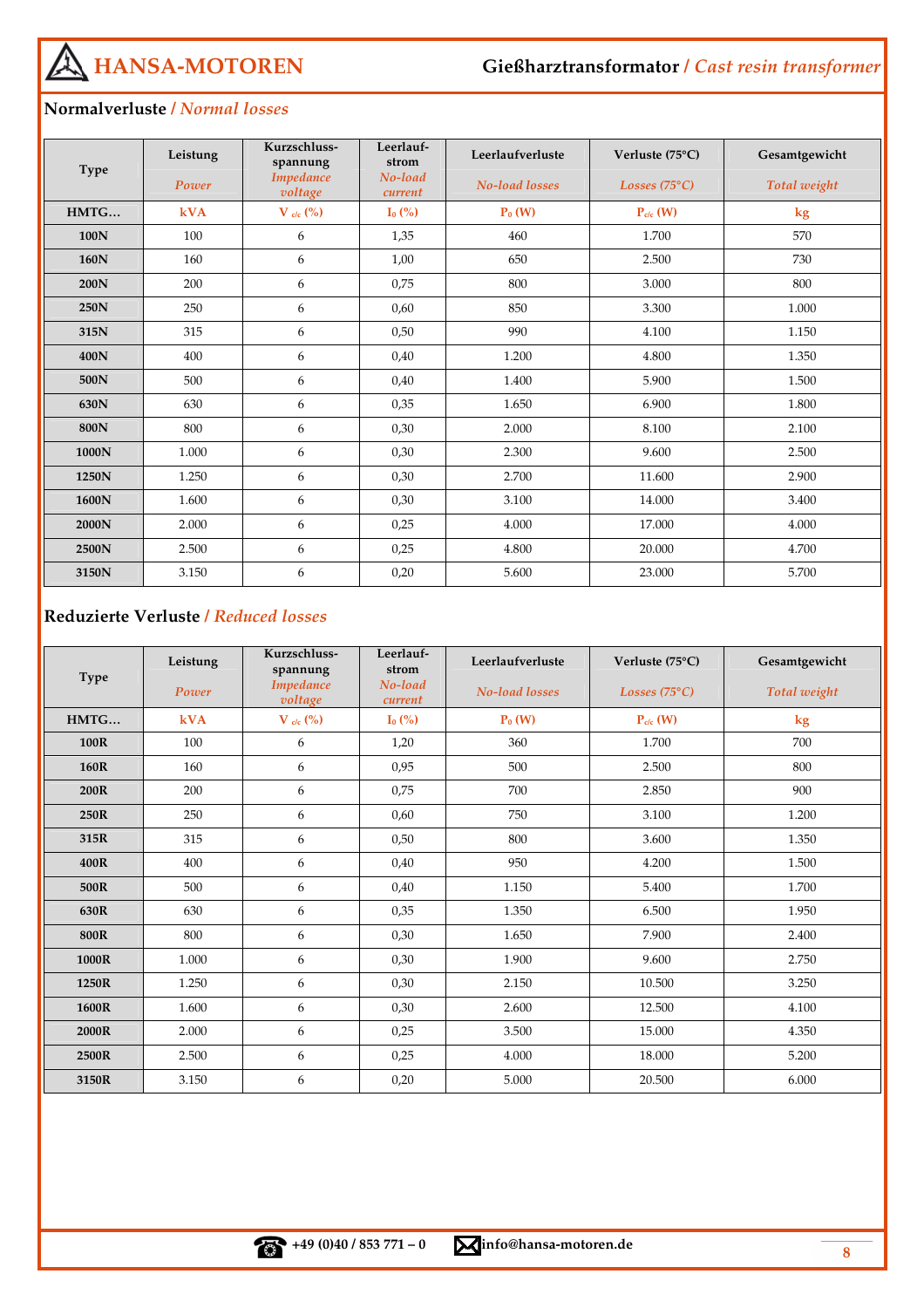

**1600.** 1.740 1.880 990 990 2.180 2.260 160 50 820 **2000.** 1.890 1.890 1.270 1.270 2.280 2.270 2.270 200 70 1.070 **2500.** 1.950 1.900 1.270 1.270 2.310 2.350 2.00 70 1.070 **3150.** 2.100 | 1.970 | 1.270 | 1.270 | 2.370 | 2.430 | 200 | 70 | 1.070